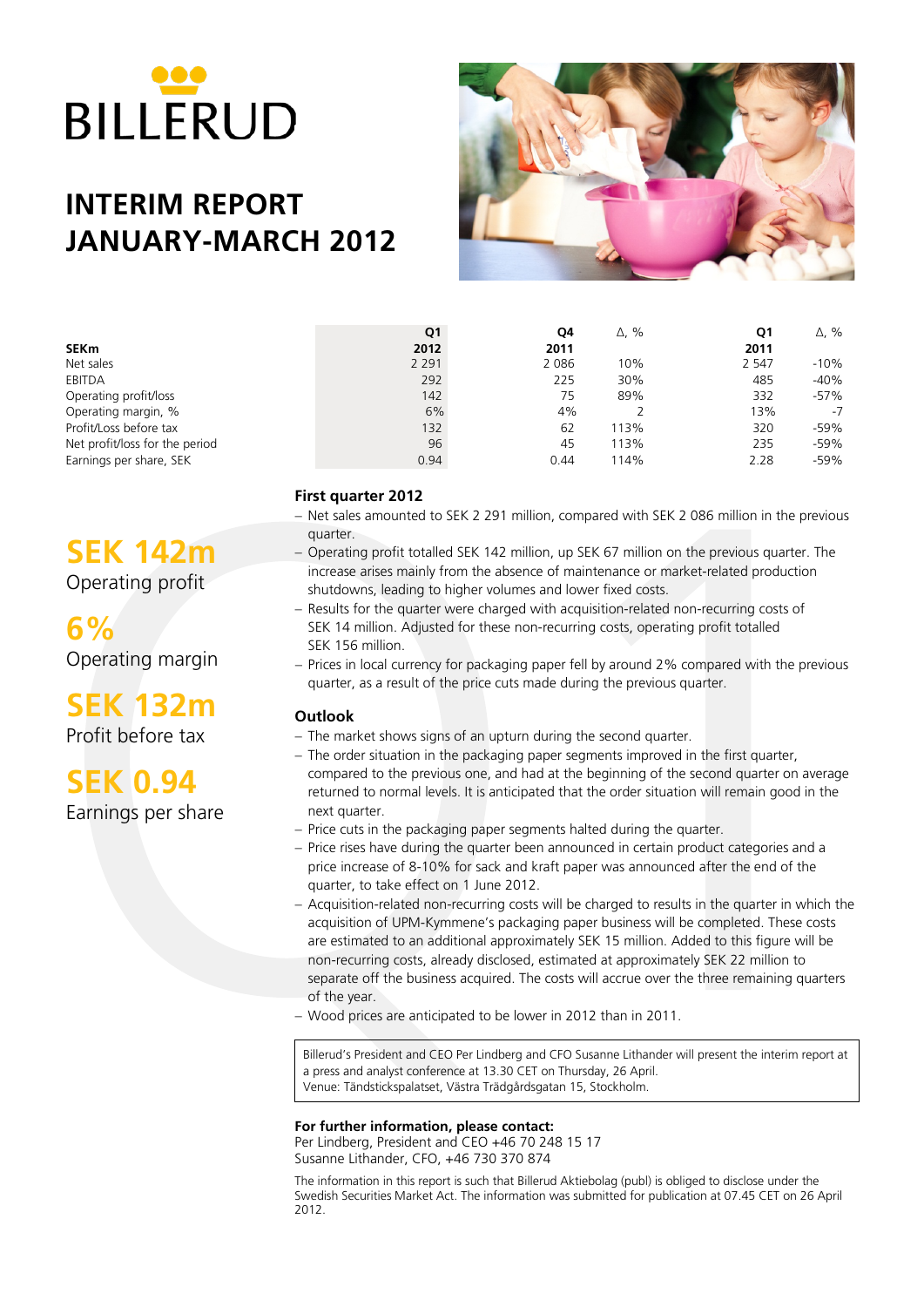

### **10%**

Net sales growth Q1 2012 vs. Q4 2011

**6%** Operating margin Q1 2012



Per Lindberg President and CEO

Approximately 2% lower prices in local currency for packaging paper compared with the previous quarter

The price of NBSK pulp in Europe increased by approximately USD 25 per tonne during the quarter

### **COMMENTS BY BILLERUD'S CEO PER LINDBERG**

### **UPTURN IN MARKET WITH POSITIVE OUTLOOK**

"The order situation has improved in our packaging paper segments and is now at a normal level. However, our sales of SEK 2 291 million and operating margin of 6% reflect a low level of prices. In local currency, prices for packaging paper fell by around 2% in the first quarter, as a result of pressure on prices during the previous quarter. We are today announcing an increase of EUR 80 per tonne in the prices of our sack and kraft paper, with effect from 1 June.

As we disclosed earlier, we reached agreement with UPM-Kymmene on 1 February concerning the acquisition of its packaging paper operations in Pietarsaari and Tervasaari, at a cost of EUR 130 million. The acquisition will complement our current product offering and enable us to develop and strengthen our offering in renewable, smarter packaging. Through the acquisition, we will also reduce our pulp exposure, in turn bringing down the volatility in our results. It also enables us to expand our EUR cost base. We are anticipating net annual synergies amounting to SEK 30 million, and that earnings per share will rise once the effects of the synergies are achieved. It is anticipated that the take-over of the acquired business will be completed in the second quarter."

### **MARKET**

Billerud offers the global packaging market innovative and sustainable products and services. The Group has a leading position in primary fibre-based packaging paper. The packaging market shows continued positive long-term development primarily due to increased globalisation, greater prosperity and changed consumption patterns. In addition to packaging paper, Billerud sells the surplus of long-fibre pulp, Northern Bleached Softwood Kraft (NBSK), which is not used in its own production.

The order situation in Billerud's packaging paper segments improved in the quarter, compared with the previous one, but varied from one product group to another. Towards the end of the quarter, the order situation in sack paper was stronger than normal, while it was normal for kraft paper and at somewhat lower levels than normal in the majority of grades of containerboard. Prices in local currency fell by approximately 2% during the quarter, compared with the fourth quarter. This resulted from the price cuts made in the previous quarter. However, the pressure on prices in the fourth quarter lessened during the first quarter of 2012. As a result, no further price cuts were implemented. Today price increases of EUR 80 per tonne are announced for Billerud sack and kraft paper. The price changes are to take effect on 1 June 2012. Further market information per business area is provided on pages 5-6.

The balance between supply and demand in the market for NBSK pulp improved in the first quarter, compared with the previous quarter. This showed through for example in lower levels of pulp stocks held by producers. The price level in Europe rose to approximately USD 850 per tonne at the end of the quarter, compared with approximately USD 825 per tonne at the beginning of the quarter. A further price increase to USD 870 per tonne has been announced for April.

## **SALES VOLUMES**

| ktonnes         | $O1 - 12$ | $04 - 11$ | Δ. % | $O1 - 11$ | $\Delta$ . % |
|-----------------|-----------|-----------|------|-----------|--------------|
| Packaging paper | 264       |           | 16   | 286       | -8           |
| Market pulp     | 96        | 88        |      |           | 16           |
| Total           | 360       | 315       | 14   | 369       | -1           |

14% higher sales volumes

During the first quarter of 2012, Billerud's total sales volumes amounted to 360 ktonnes, up 14% from the previous quarter. In contrast to the previous quarter, neither periodic maintenance nor market-related production shutdowns took place during the quarter.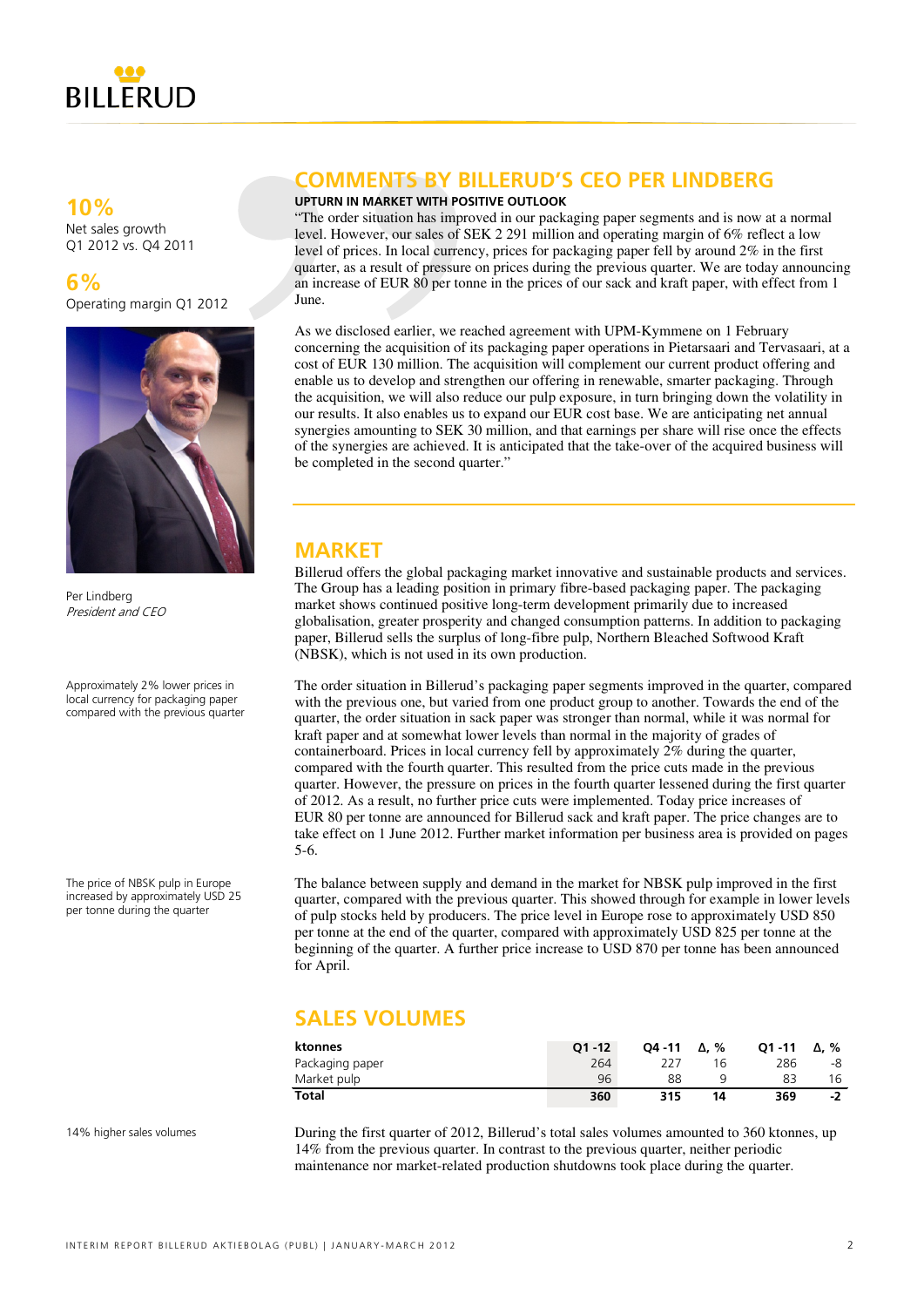

NET SALES



OPERATING PROFIT



The increase in operating profit arises mainly from the absence of maintenance or market-related production shutdowns, leading to higher volumes and lower fixed costs.

#### 9% operating margin for packaging paper and -4% for market pulp

### **SALES AND RESULTS**

### **FIRST QUARTER COMPARED WITH FOURTH QUARTER**

Net sales amounted to SEK 2 291 million, an increase of 10% compared with the fourth quarter. This was mainly attributable to higher sales volumes.

Operating profit totalled SEK 142 million, a rise of SEK 67 million. Adjusted for the acquisition-related non-recurring costs, the operating profit totalled SEK 156 million. The change in operating profit is shown in the table below. The operating margin totalled 6% (4).

#### **CHANGE IN OPERATING PROFIT COMPARED WITH PREVIOUS QUARTER**

|                                                       | $O1 - 12$  |
|-------------------------------------------------------|------------|
| <b>SEKm</b>                                           | $/QA - 11$ |
| Sales and production volumes, incl. product mix       | 69         |
| Selling prices (in respective sales currency)         | $-56$      |
| Change in variable costs                              | 37         |
| Change in fixed costs                                 | 41         |
| Change in depreciation                                | 0          |
| Effects of exchange rate fluctuations, incl. hedging* | $-24$      |
| Total change in operating profit/loss                 | 67         |

\*Effects of exchange rate fluctuations totalling SEK -24 million comprise the following items: changes in spot rates SEK -31 million, currency hedging SEK 0 million and currency effects from revaluation of trade receivables and payments from customers SEK 7 million.

In contrast to the previous quarter, neither maintenance nor market-related production shutdowns took place during the quarter, leading to higher volumes and lower fixed costs. Higher sales and production volumes had a positive effect of SEK 69 million on operating profit. As a result of a fire at the Gruvön mill, results in the first quarter were charged with costs of around SEK 8 million, mostly volume-related.

Changes in selling prices in local currency had a negative impact of SEK 56 million. Prices in local currency for the packaging paper segments were on average around 2% down on the previous quarter. This was a result of the price cuts made during the previous quarter.

Variable costs fell by SEK 37 million. Lower wood prices had a positive impact of SEK 48 million on operating profit, while higher costs for other energy, such as fuel oil, bark and raw turpentine, had a negative impact of SEK 18 million. Fixed costs fell by SEK 41 million, mainly due to lower maintenance costs. The cost of consultation in connection with the acquisition of the packaging paper business of UPM-Kymmene raised fixed costs by SEK 14 million.

### **OPERATING PROFIT PER BUSINESS AREA**

|                              | Operating profit/loss, |           |                |             |                  |
|------------------------------|------------------------|-----------|----------------|-------------|------------------|
| <b>Business area</b>         | Operating margin, %    |           |                | <b>SEKm</b> | <b>Deviation</b> |
| (share of sales)             | $O1 - 12$              | $04 - 11$ | $O1 - 12$      | 04 - 11     |                  |
| Packaging & Speciality Paper |                        |           |                |             |                  |
| and Packaging Boards         | 9%                     | 8%        | 156            | 125         | 31               |
| Packaging paper (approx.     |                        |           |                |             |                  |
| 80%)                         |                        |           |                |             |                  |
| Market Pulp                  | $-4%$                  | $-6%$     | $-16$          | $-24$       | 8                |
| Market pulp (approx. 20%)    |                        |           |                |             |                  |
| Currency hedging and other   | na                     | na        | $\overline{2}$ | $-26$       | 28               |
| Group                        | 6%                     | 4%        | 142            | 75          | 67               |

In addition to the three business areas, the Group includes Currency hedging etc., and Other and eliminations, according to the specification on page 15.

Operating profit for packaging paper (Packaging & Speciality Paper and Packaging Boards) rose by SEK 31 million, corresponding to an increase in the operating margin from 8 to 9%. The increase is attributable to higher sales volumes and lower costs. The operating profit for Market Pulp increased by SEK 8 million, mainly as a result of lower fixed costs and higher sales volumes. The operating margin amounted to -4% compared with -6%. Further financial information per business area is provided on pages 5-7.

Net financial items totalled SEK -10 (-13). Profit before tax was SEK 132 million and estimated tax SEK -36 million. Net profit therefore amounted to 96 million.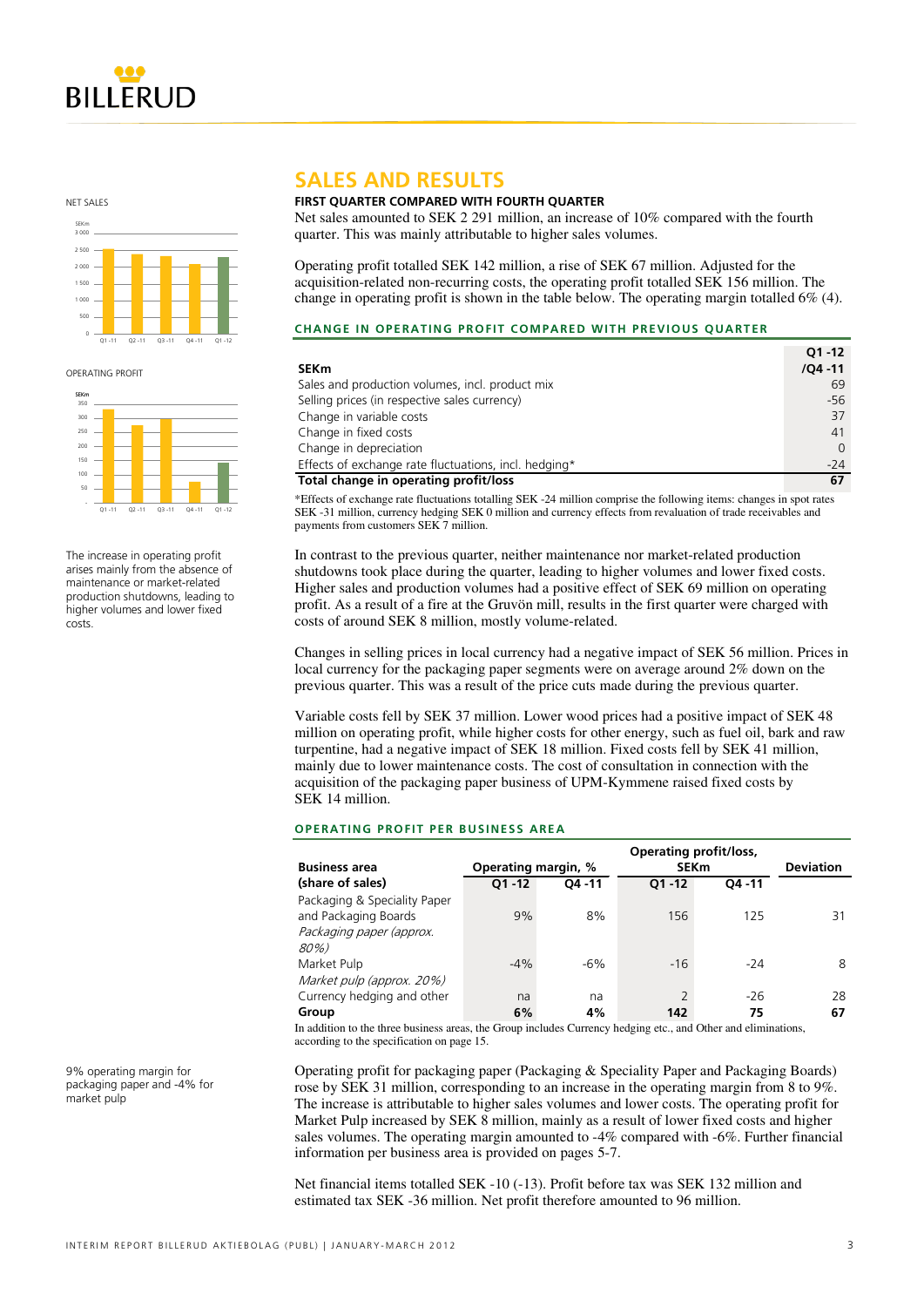

Net sales fell by 10%

Operating profit decreased by SEK 190 million

### **FIRST QUARTER COMPARED WITH THE SAME PERIOD IN 2011**

Net sales fell by 10% compared with the same period in the previous year.

Operating profit fell by SEK 190 million, mainly because of less favourable prices and lower sales and production volumes (see table below). The operating margin reached 6% (13).

#### **CHANGE IN OPERATING PROFIT COMPARED WITH THE SAME PERIOD IN THE PREVIOUS YEAR**

|                                                       | $Q1 - 12$  |
|-------------------------------------------------------|------------|
| <b>SEKm</b>                                           | $/Q1 - 11$ |
| Sales and production volumes, incl. product mix       | $-34$      |
| Selling prices (in respective sales currency)         | $-149$     |
| Change in variable costs                              | 29         |
| Change in fixed costs                                 | $-9$       |
| Change in depreciation                                | 3          |
| Effects of exchange rate fluctuations, incl. hedging* | $-30$      |
| Total change in operating profit/loss                 | $-190$     |

\*Effects of exchange rate fluctuations totalling SEK -30 million comprise the following items: changes in spot rates SEK 26 million, currency hedging SEK -55 million and currency effects from revaluation of trade receivables and payments from customers SEK -1 million.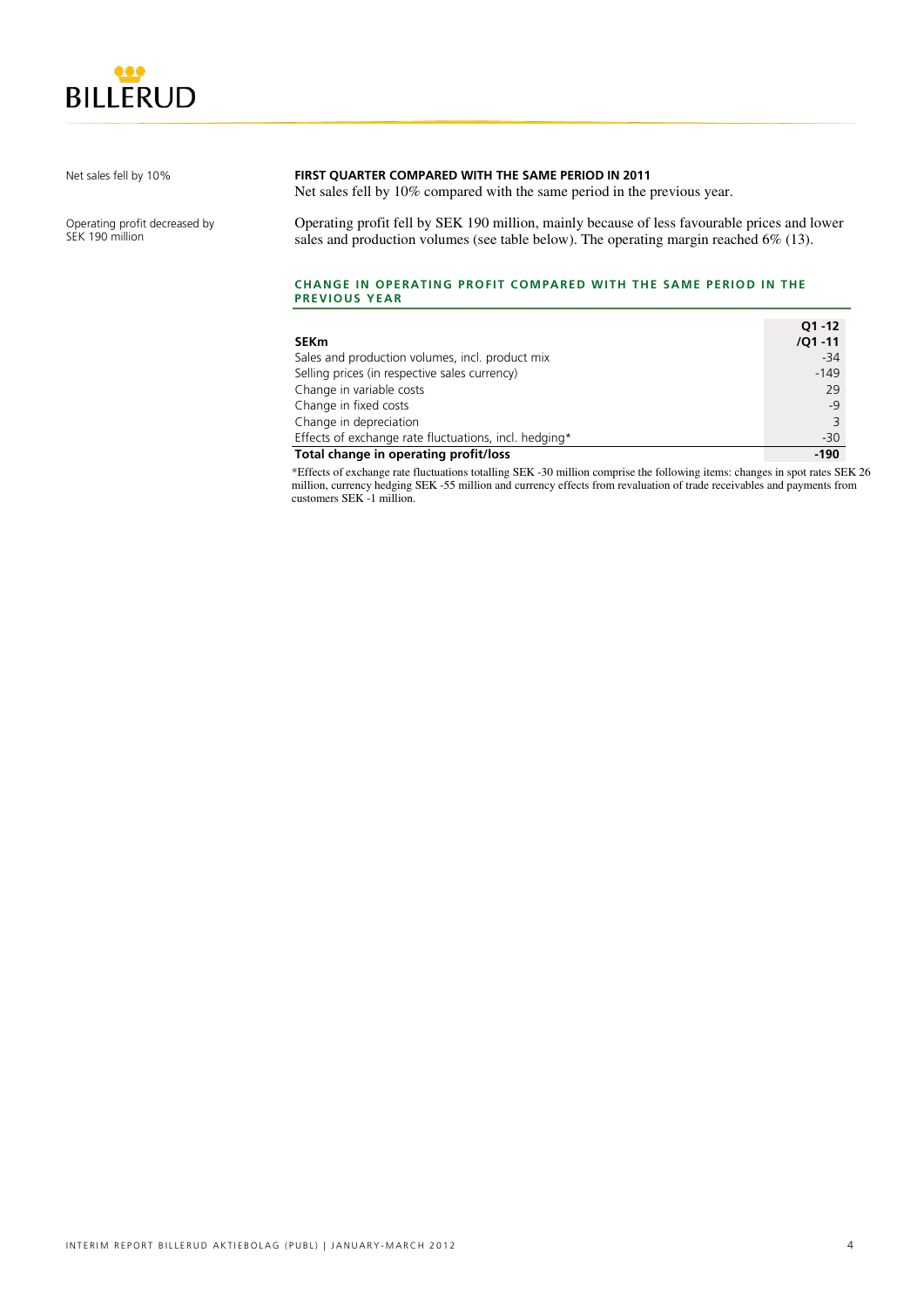

SHARE OF GROUP'S NET SALES Q1 2012



OPERATING PROFIT



### **PACKAGING & SPECIALITY PAPER BUSINESS AREA**

Packaging & Speciality Paper offers technically advanced kraft and sack paper for packaging for food, industrial applications and carrier bags, as well as services within packaging optimisation and design. The largest markets are Europe and Asia.

|                              | Quarter   |           |           |         |  |
|------------------------------|-----------|-----------|-----------|---------|--|
| <b>SEKm</b>                  | $Q1 - 12$ | $04 - 11$ | $O1 - 11$ | 2011    |  |
| Net sales                    | 1 0 9 1   | 941       | 1 2 1 7   | 4 2 9 3 |  |
| Other income                 |           |           |           |         |  |
| Operating expenses, other    | $-915$    | $-801$    | $-994$    | $-3525$ |  |
| Depreciation and impairment  | $-76$     | $-75$     | $-83$     | $-318$  |  |
| <b>Operating profit/loss</b> | 100       | 65        | 140       | 450     |  |
| Operating margin, %          | 9%        | 7%        | 12%       | 10%     |  |
| Sales volumes, ktonnes       | 136       | 112       | 150       | 507     |  |

### **FIRST QUARTER**

Operating profit amounted to SEK 100 million, an increase of SEK 35 million compared with the previous quarter. The increase is attributable to higher sales volumes and lower variable costs. Less favourable prices impacted negatively on the operating profit.

Compared with the same period in 2011, operating profit fell by SEK 40 million, mainly as a result of lower sales volumes and less favourable prices.

### **MARKET DEVELOPMENT**

The order situation for both sack and kraft paper improved during the quarter compared with the previous quarter. Towards the end of the quarter, the level of orders in sack paper was higher than normal, while it was normal for kraft paper. Prices in local currency weakened for all products during the quarter, compared with the previous quarter. This resulted from the price cuts made in the previous quarter. However, the pressure on prices in the fourth quarter lessened during the quarter. As a result, no further price cuts were implemented. Today price increases of EUR 80 per tonne are announced for Billerud sack and kraft paper. The price changes are to take effect on 1 June 2012.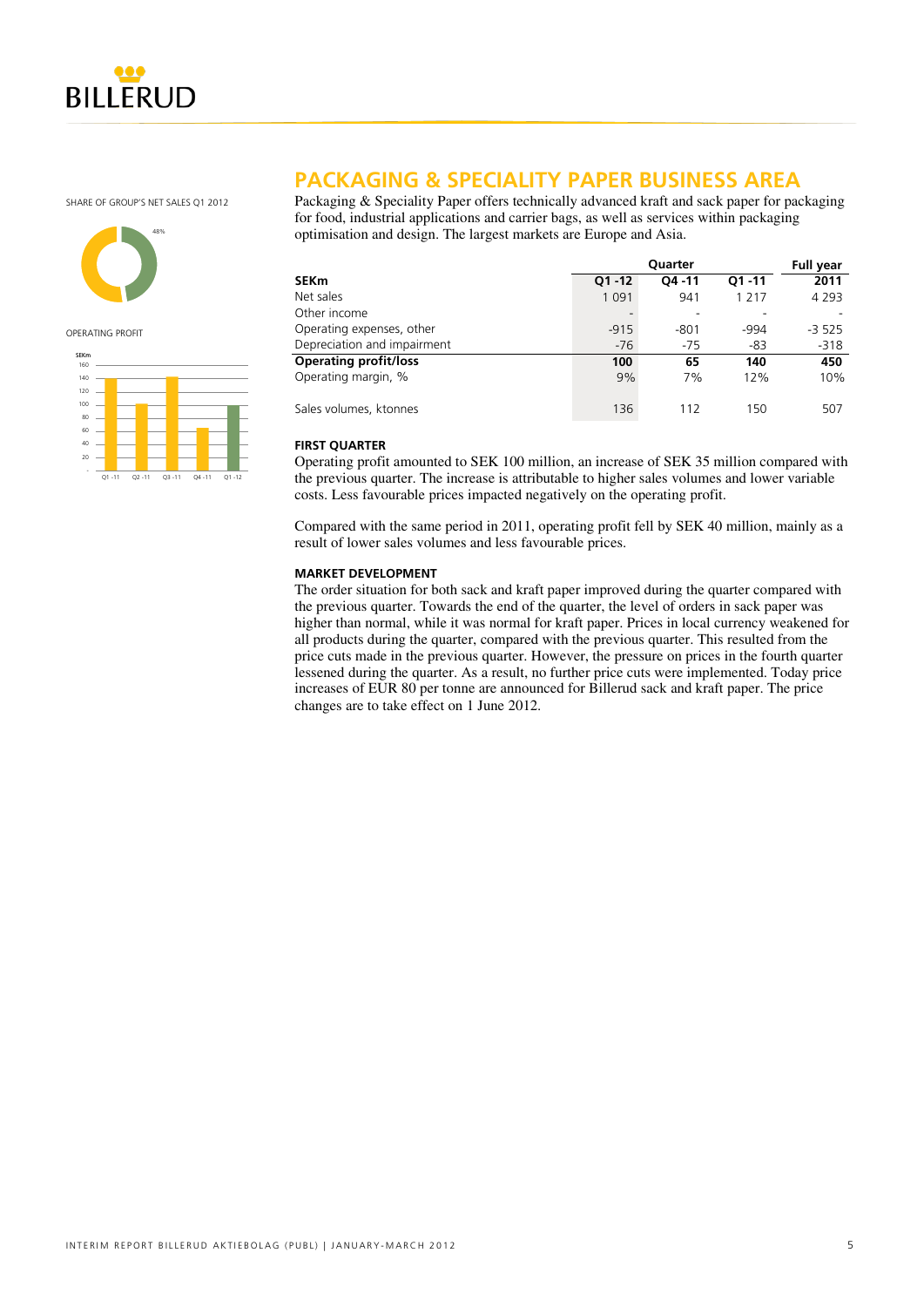

SHARE OF GROUP'S NET SALES Q1 2012



OPERATING PROFIT



### **PACKAGING BOARDS BUSINESS AREA**

The Packaging Boards business area develops and sells containerboard for packaging for fruit and vegetables, consumer goods and for transport packaging. The offering also includes liquid board and board for paper cups (Cup Stock), as well as packaging optimisation services. Europe is the largest market.

|                              |           | Quarter   |           | <b>Full year</b> |
|------------------------------|-----------|-----------|-----------|------------------|
| SEKm                         | $Q1 - 12$ | $04 - 11$ | $O1 - 11$ | 2011             |
| Net sales                    | 663       | 644       | 728       | 2 7 7 2          |
| Other income                 |           |           |           |                  |
| Operating expenses, other    | $-563$    | -542      | $-591$    | $-2238$          |
| Depreciation and impairment  | $-44$     | $-42$     | $-40$     | $-164$           |
| <b>Operating profit/loss</b> | 56        | 60        | 97        | 370              |
| Operating margin, %          | 8%        | 9%        | 13%       | 13%              |
| Sales volumes, ktonnes       | 128       | 115       | 136       | 504              |

### **FIRST QUARTER**

Operating profit amounted to SEK 56 million, down SEK 4 million from the previous quarter. The decrease is attributable to less favourable prices, which were partly offset by higher sales volumes and lower costs.

Compared with the same period in 2011 operating profit fell by SEK 41 million. The decrease is mainly explained by less favourable prices and lower sales volumes.

#### **MARKET DEVELOPMENT**

The order situation improved somewhat during the quarter compared with the previous quarter, a situation that still prevailed at the end of the quarter. For most of the product grades in the business area, the order situation during the quarter was at somewhat lower levels than normal. Prices in local currency weakened for all products during the quarter, compared with the previous quarter. This resulted from the price cuts made in the previous quarter. However, the pressure on prices in the fourth quarter lessened during the quarter. As a result, no further price cuts were implemented.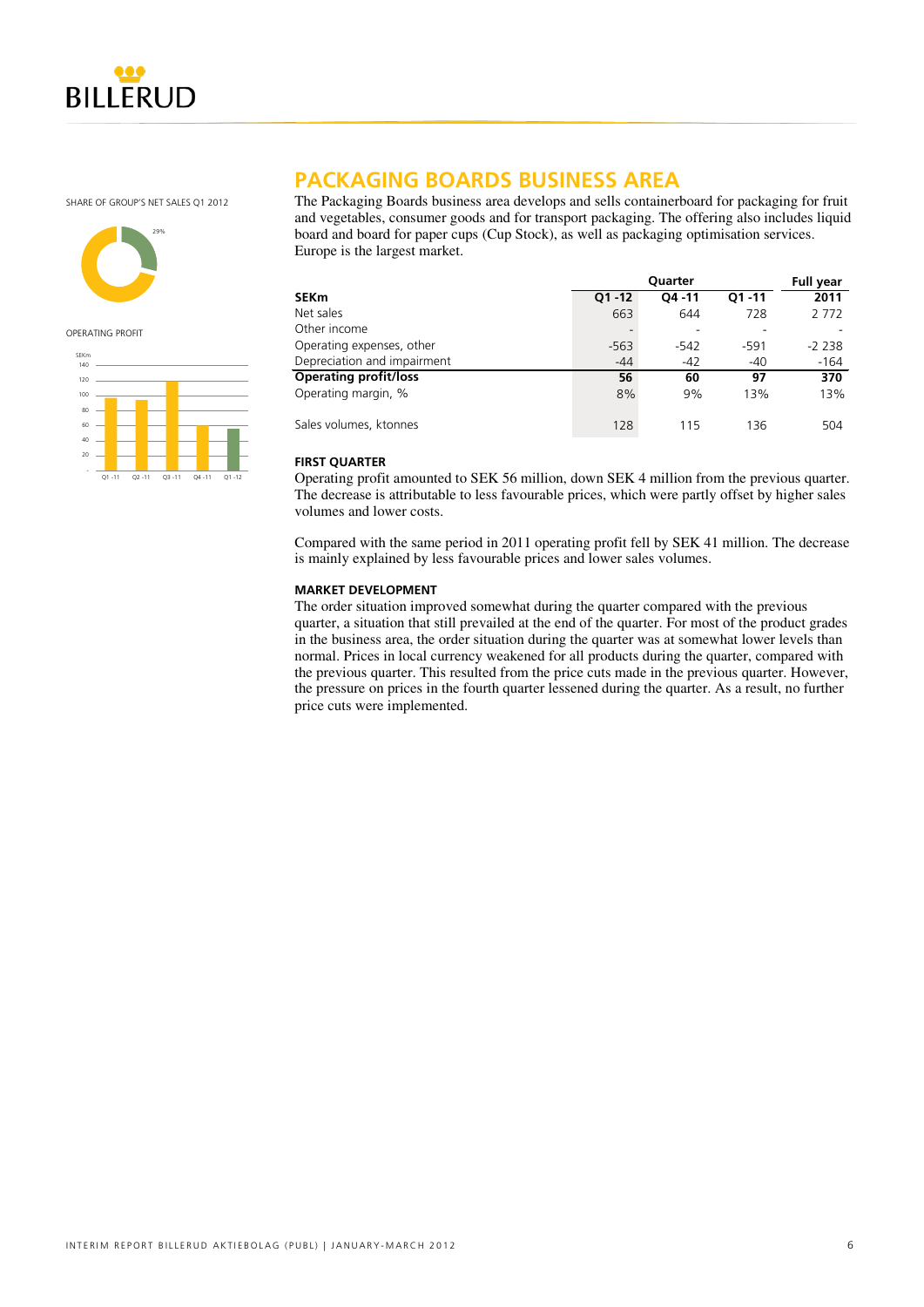

SHARE OF GROUP'S NET SALES Q1 2012



OPERATING PROFIT



### **MARKET PULP BUSINESS AREA**

The Market Pulp business area is responsible for sales of long-fibre market pulp to among others manufacturers of tissue, printing and writing paper, and packaging paper. The largest markets are Europe and Asia.

|                              |           | <b>Full year</b> |           |         |
|------------------------------|-----------|------------------|-----------|---------|
| <b>SEKm</b>                  | $Q1 - 12$ | $04 - 11$        | $O1 - 11$ | 2011    |
| Net sales                    | 436       | 416              | 436       | 1752    |
| Other income                 |           |                  |           |         |
| Operating expenses, other    | $-424$    | $-410$           | $-370$    | $-1574$ |
| Depreciation and impairment  | $-28$     | $-30$            | $-28$     | $-114$  |
| <b>Operating profit/loss</b> | $-16$     | $-24$            | 38        | 64      |
| Operating margin, %          | $-4%$     | $-6%$            | 9%        | 4%      |
| Sales volumes, ktonnes       | 96        | 88               | 83        | 343     |

### **FIRST QUARTER**

Operating loss amounted to SEK 16 million, an improvement of SEK 8 million on the previous quarter. Less favourable prices were offset by lower fixed costs and higher sales volumes. The sales volume totalled 96 ktonnes and is attributable to the market-related production shutdowns that took place in the packaging paper segments in the previous quarter. These shutdowns led to a higher production volume of market pulp, which was then sold during the first quarter.

Compared with the corresponding period in 2011, operating profit fell by SEK 54 million due to lower prices in local currency. Higher sales volumes and a more favourable currency situation had a positive impact on operating profit.

#### **MARKET DEVELOPMENT**

The balance between supply and demand in the market for NBSK pulp improved in the first quarter, compared with the previous quarter. This showed through for example in lower levels of pulp stocks held by producers. The price level in Europe rose to approximately USD 850 per tonne at the end of the quarter, compared with approximately USD 825 per tonne at the beginning of the quarter. A further price increase to USD 870 per tonne has been announced for April.

### **CURRENCY HEDGING**

During the first quarter of 2012, net flows were hedged at EUR/SEK 9.43 (9.60), USD/SEK 6.65 (7.05) and GBP/SEK 10.59 (10.83). Currency hedging had an overall earnings impact of SEK 44 million (99) for the first quarter (compared with if no hedging had taken place).

Billerud's outstanding forward exchange contracts at 31 March 2012 had a market value of SEK 57 million. Of this amount, SEK 19 million - the part of the contracts matched by trade receivables - affected earnings in the first quarter. Other contracts had a market value of SEK 38 million.

#### **HEDGED PORTION OF CURRENCY FLOW FOR EUR, USD AND GBP AND EXCHANGE RATES AGAINST SEK (31 MARCH 2012)**

| Currency   |                                     | $02 - 12$ | $O3 - 12$ | Q4 -12 |       | Q1-13 Total 12 months |
|------------|-------------------------------------|-----------|-----------|--------|-------|-----------------------|
| EUR        | Share of net flow                   | 83%       | 65%       | 41%    | 14%   | 50%                   |
|            | Rate                                | 9.19      | 9.16      | 9.10   | 8.99  | 9.15                  |
| <b>USD</b> | Share of net flow                   | 84%       | 57%       | 38%    | 16%   | 49%                   |
|            | Rate                                | 6.74      | 6.81      | 6.88   | 6.82  | 6.79                  |
| GBP        | Share of net flow                   | 83%       | 62%       | 36%    | 16%   | 49%                   |
|            | Rate                                | 10.58     | 10.68     | 10.74  | 10.71 | 10.65                 |
|            | Market value of currency contracts* | 27        | 19        | 10     |       | 57                    |

\*As of 31 March 2012.

Billerud continuously hedges approximately 50% of forecast net flows over the next 12-month period but in accordance with the financial policy is also able to extend currency hedging to 100% of net flows over the next 15 months.

SEK 44 million earnings impact for the quarter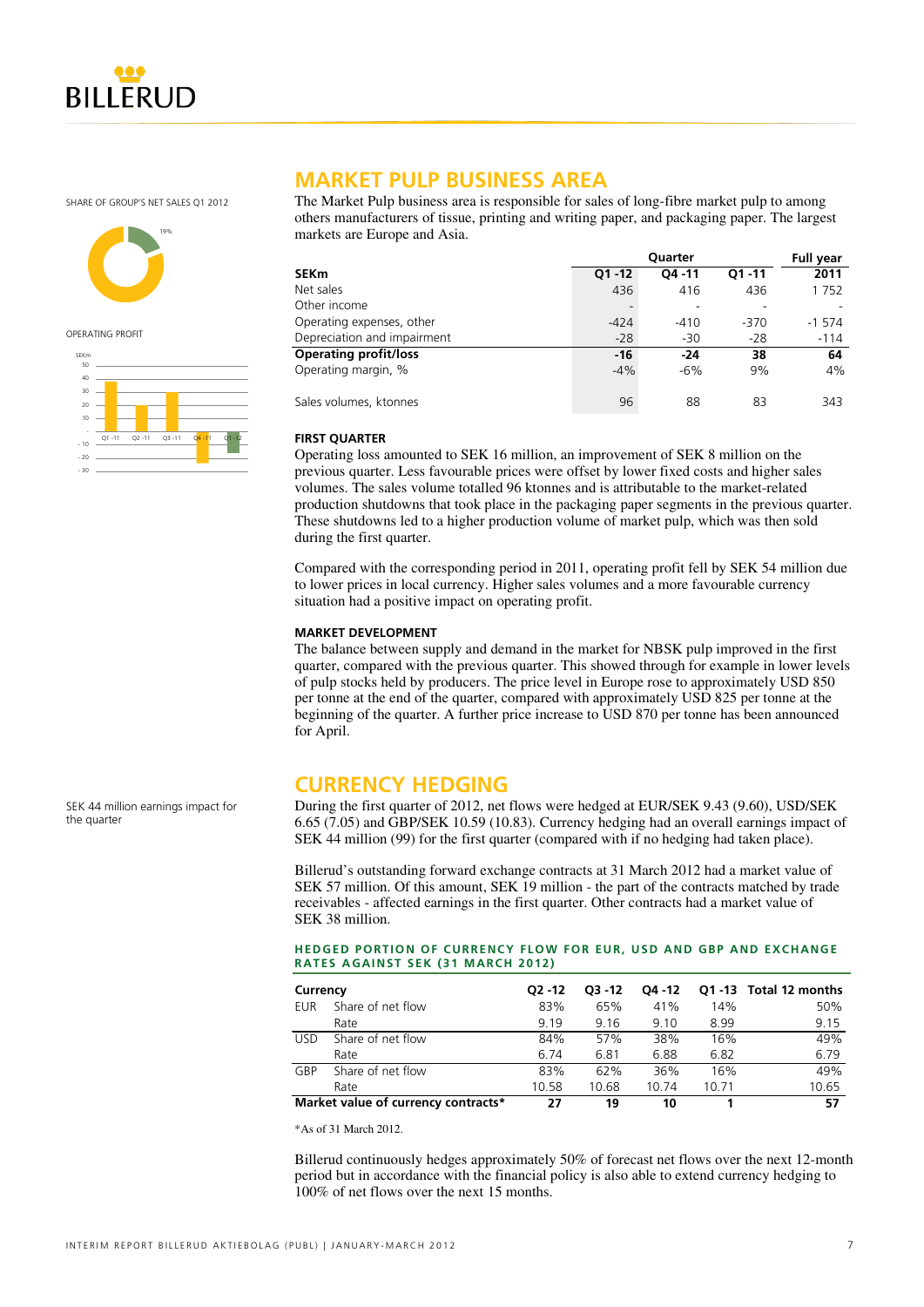

SEK 165 million in gross investments for the quarter

RETURN, % (ROLLING 12 MONTHS)



**INVESTMENTS AND CAPITAL EMPLOYED** 

Gross investments for the first quarter amounted to SEK 165 million (83), of which the environmental and energy investment at Skärblacka mill accounted for SEK 93 million.

Billerud's capital employed at 31 March 2012 amounted to SEK 4 793 million (5 113). Return on capital employed, calculated over the past 12-month period, amounted to 16% (23). If the effects of currency hedging are excluded, return on capital employed was 14% (16). Return on equity after tax was 11% (18).

# **CASH FLOW AND FINANCIAL POSITION**

### **SUMMARY CASH FLOW STATEMENT**

| <b>SEKm</b>                                   |           |           |
|-----------------------------------------------|-----------|-----------|
| (positive figure indicates reduction in debt) | $Q1 - 12$ | $O1 - 11$ |
| Operating surplus, etc.                       | 298       | 481       |
| Change in working capital, etc.               | 22        | $-301$    |
| Net financial items, taxes, etc.              | $-202$    | $-181$    |
| Cash flow from operating activities           | 118       | -1        |
| Current net investments                       | $-155$    | $-82$     |
| Operating cash flow                           | -37       | -83       |
| Other items, not affecting cash flow          | $-5$      | -6        |
| Change in net debt during                     |           |           |
| the period                                    | -42       | -89       |

Cash flow from operating activities during the first quarter 2012 amounted to SEK 118 million (-1) and the operating cash flow was SEK -37 million (-83).

Interest-bearing net cash as of 31 March 2012 amounted to SEK 191 million, compared with an interest-bearing net debt of SEK 244 million at the end of the first quarter of 2011. The Group's net debt/equity ratio at the end of the period was -0.04 (0.05). Billerud's financial target for the net debt/equity ratio is between 0.60 and 0.90 over a business cycle. The present net debt/equity ratio is therefore lower than the average net debt/equity ratio aimed for over time.

### **FINANCING**

Interest-bearing loans amounted to SEK 804 million at 31 March 2012. Of this amount, utilisation of the syndicated credit facility (maximum: SEK 801 million) accounted for SEK 111 million, bond loans for SEK 675 million, utilisation of Billerud's commercial paper programme (maximum: SEK 1 500 million) for SEK 0 million and other interest-bearing liabilities for SEK 18 million. Billerud also has an unutilised credit facility of SEK 800 million.

### **PARENT COMPANY**

The parent company Billerud AB includes the Gruvön mill, the sales organisation for the Nordic market and markets outside Europe, and the head office functions.

Net sales in the first quarter of 2012 amounted to SEK 997 million (1 145). Operating profit totalled SEK 68 million, SEK 124 million lower than in the previous year. The decline was mainly attributable to a weaker operating profit at Gruvön mill and a lower gain from currency hedges.

The parent company hedges both its own and the Group's net currency flows. The parent company's earnings include the results of these hedging measures. In the first quarter of 2012, this result amounted to SEK 44 million (99).

Investments in property, plant and equipment and intangible assets, excluding shares, in the first quarter of 2012 amounted to SEK 26 million (14). The average number of employees was 916 (903). Cash and bank balances and short-term investments amounted to SEK 795 million (559).

-0.02 0.02  $0.04 -$ 0.06  $0.08$  $Q1 - 11$   $Q2 - 11$ multiple

NET DEBT/EQUITY RATIO AT THE END OF

THE QUARTER

-0.06 -0.04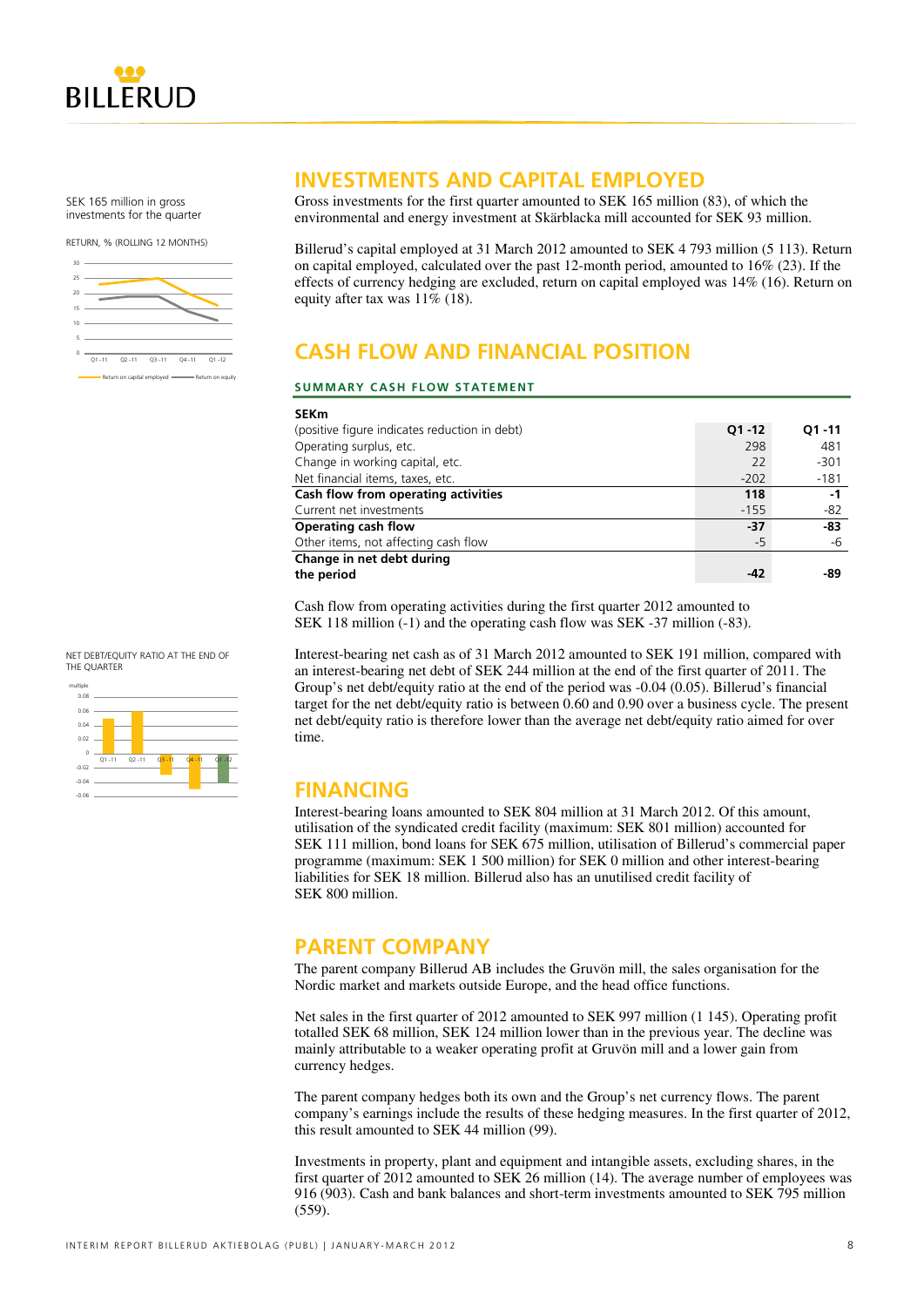



### **SEASONAL EFFECTS**

### **MAINTENANCE SHUTDOWNS**

In addition to ongoing maintenance during production, Billerud's mills normally also require more extensive maintenance at some time during the year. In order to carry out maintenance, production of pulp and paper is stopped; this is known as a maintenance shutdown. The cost of a maintenance shutdown mainly comprises the loss of volume related to the shutdown and fixed costs, mainly in the form of costs of maintenance and overtime work, as well as - to some extent - variable costs such as higher consumption of electricity and wood when production is restarted. The effects of shutdowns on earnings vary depending on the extent of the measures carried out, their nature and the actual length of the shutdown. The estimated cost of shutdown is an assessment of the impact on earnings of a normal shutdown, compared to a quarter during which no periodic maintenance shutdown takes place.

|                     | <b>Estimated</b><br>shutdown cost, | Estimated breakdown of shutdown Planned dates of<br>cost by business area |           | maintenance shutdown                       |                        |
|---------------------|------------------------------------|---------------------------------------------------------------------------|-----------|--------------------------------------------|------------------------|
| Mill                | <b>SEKm</b>                        | <b>PSP</b>                                                                | <b>PB</b> | МP                                         | 2012   2011   2010     |
| Gruvön              | Appr. 100                          |                                                                           |           | Appr. 30% Appr. 60% Appr. 10% Q4   Q4   Q2 |                        |
| Karlsborg           | Appr. 40                           | Appr. 50% 0%                                                              |           |                                            | Appr. 50% Q3   Q3   Q3 |
| Skärblacka Appr. 60 |                                    |                                                                           |           | Appr. 70% Appr. 15% Appr. 15% Q3   Q2   Q3 |                        |

Maintenance shutdowns at Beetham have an insignificant effect on Billerud's total earnings.

#### **OTHER SEASONAL EFFECTS**

A significant part of Billerud Flute® volumes is used to package fruit exports from the Mediterranean area. Demand from this customer group varies according to the fruit export season and is normally highest from September to March each year. A significant portion of Billerud's sack paper and QuickFill® sack paper is used as packaging for cement and building materials. Demand for building materials in Europe is generally higher during the period May to October.

### **LARGEST SHAREHOLDERS**

### **BILLERUD'S TEN LARGEST SHAREHOLDERS (31 MARCH 2012)**

|                                                     | Number of   | Number of |
|-----------------------------------------------------|-------------|-----------|
| Shareholder                                         | shares      | votes, %  |
| Frapag Beteiligungsholding AG                       | 21 621 400  | 21.0      |
| DFA funds                                           | 2 927 488   | 2.8       |
| Government of Norway                                | 2861636     | 2.8       |
| SHB funds                                           | 2 830 902   | 2.7       |
| Swedbank Robur funds                                | 2 318 469   | 2.2       |
| Fourth Swedish National Pension Fund                | 1 532 918   | 1.5       |
| SEB funds                                           | 998 418     | 1.0       |
| The Foundation for Baltic and East European Studies | 782 428     | 0.8       |
| Avanza Pension Insurance                            | 725 902     | 0.7       |
| Abu Dhabi Investment Authority                      | 566 614     | 0.5       |
| <b>Total 10 largest shareholders</b>                | 37 166 175  | 36.0      |
| Total number of shares in the market                | 103 114 299 | 100.0     |

Source: SIS Ägarservice AB. Billerud's approximately 1.7 million bought back shares and foreign custodian banks are excluded.

The total number of owners (including nominee-registered) amounted to 107 716. The proportion of foreign ownership was 48.6% of the number of shares in the market. More information about shareholder structure is available at www.billerud.com/investors.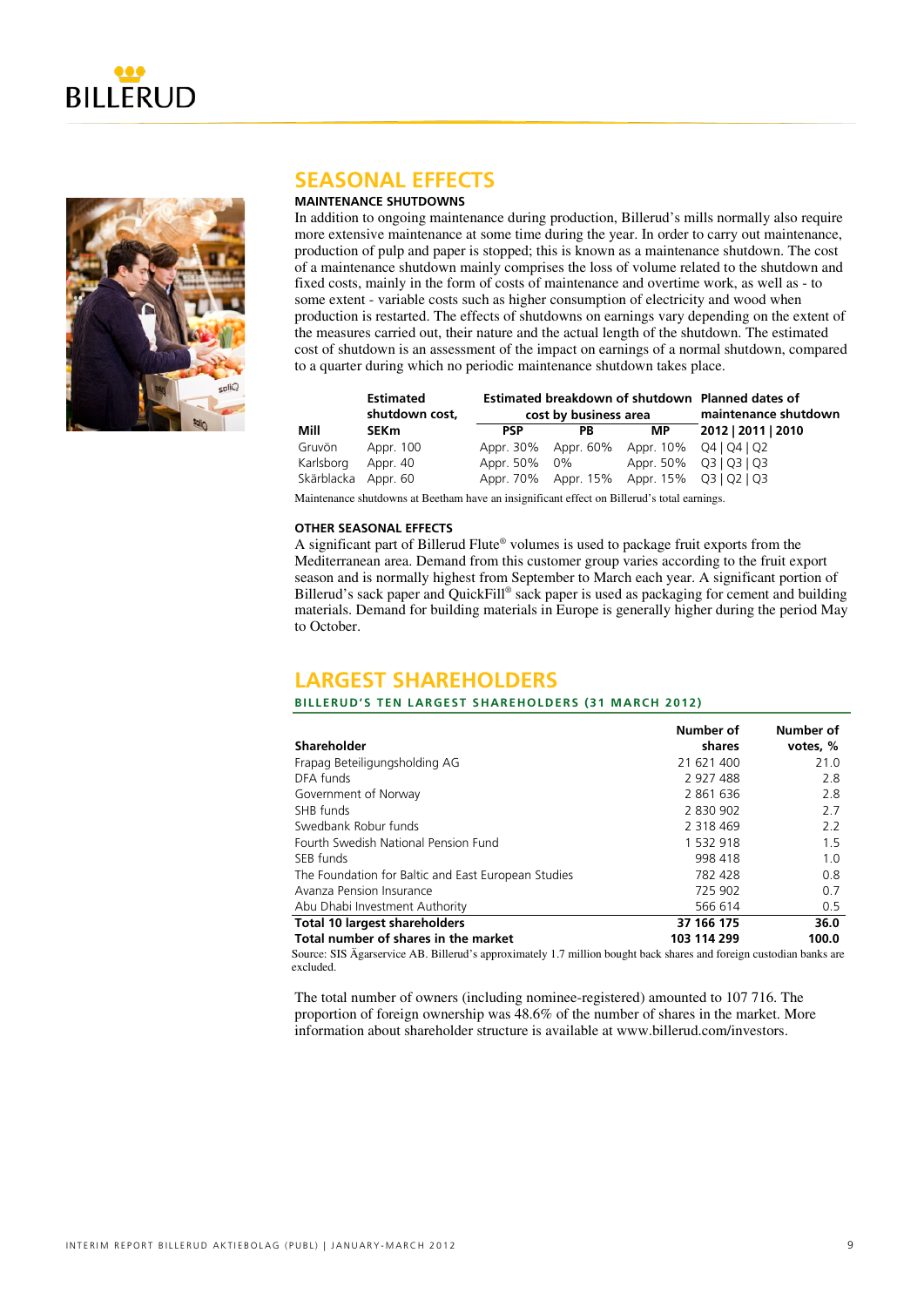



### **DISTRIBUTION OF SHARES**

### **DISTRIBUTION OF SHARES (31 MARCH 2012)**

| Registered number of shares          | 104 834 613 |
|--------------------------------------|-------------|
| Bought back shares                   | -1 720 314  |
| Total number of shares in the market | 103 114 299 |

No bought back shares have been purchased since year-end 2004.

### **SIGNIFICANT RISKS AND UNCERTAINTIES**

Billerud's products are generally dependent on the business cycle, in terms of both price development and potential sales volumes. The Group is exposed to currency fluctuations since most revenues are invoiced in foreign currency while a large part of operating expenses are in SEK. A more in-depth description of risks and a sensitivity analysis are provided on pages 69- 73 of the 2011 Annual Report.

### **RELATED PARTY TRANSACTIONS**

No transactions have taken place between Billerud and related parties that significantly affect the company's position and earnings.

Solna, 26 April 2012 Billerud Aktiebolag (publ) Board of Directors

### **FINANCIAL CALENDAR**

Interim report January-June 2012 19 July 2012 Interim report January-September 2012 25 October 2012 The 2012 AGM will be held on 9 May 2012.

### **ACCOUNTING PRINCIPLES**

The interim report for the Group is prepared in accordance with IAS 34 Interim Financial Reporting and the Swedish Annual Accounts Act. The amended standards and interpretations that came into force on 1 January 2012 have not had any material impact on Billerud's financial statements. In addition to these amendments, the accounting principles applied in this interim report are the same as those used in the most recent annual report for 2011, see pages 74-82 and page 109 for definitions of key indicators. The interim report for the parent company is prepared in accordance with the Swedish Annual Accounts Act. Key figure definitions are provided on page 16 of this report.

The information in this interim report is such that Billerud Aktiebolag (publ) is obliged to disclose under the Swedish Securities Market Act. This report has been prepared in both a Swedish and an English version. In the event of variations between the two, the Swedish version shall take precedence. The report has not been reviewed by the company's auditors.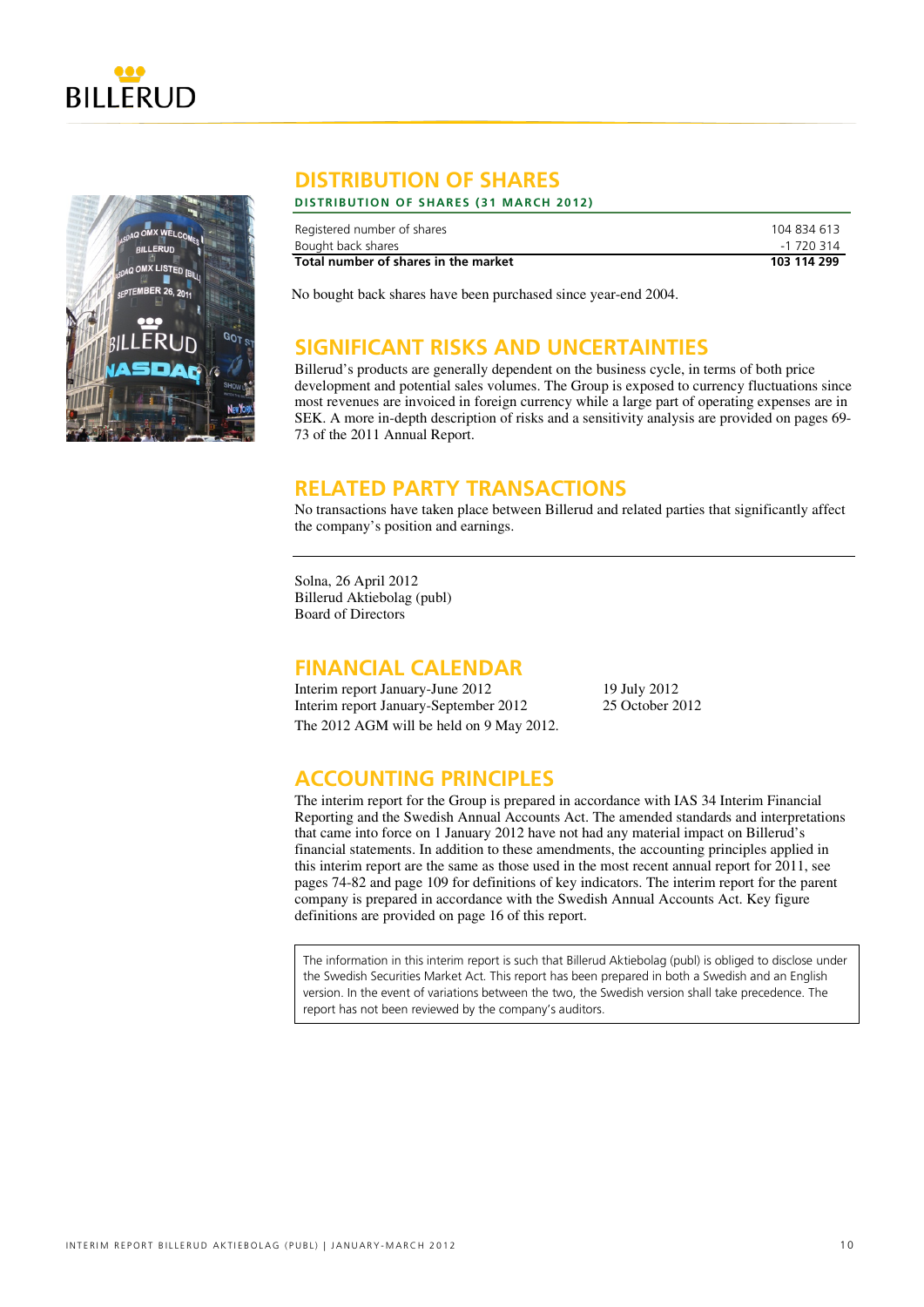

### **BILLERUD GROUP INCOME STATEMENT**

|                                                         |           | Quarter |           | Full year      |
|---------------------------------------------------------|-----------|---------|-----------|----------------|
| <b>SEKm</b>                                             | $Q1 - 12$ | Q4 -11  | $Q1 - 11$ | 2011           |
| Net sales                                               | 2 2 9 1   | 2 0 8 6 | 2 5 4 7   | 9 3 4 3        |
| Other income                                            |           | 9       | 3         | 18             |
| <b>Operating income</b>                                 | 2 2 9 3   | 2095    | 2 5 5 0   | 9 3 6 1        |
| Change in inventories                                   | $-77$     | 69      | $-67$     | -1             |
| Raw materials and consumables                           | $-1114$   | $-1095$ | $-1188$   | $-4480$        |
| Other external costs                                    | $-448$    | $-480$  | $-457$    | $-1863$        |
| Employee benefits expense                               | $-362$    | $-363$  | $-353$    | $-1427$        |
| Depreciation and impairment of non-current assets       | $-150$    | $-150$  | $-153$    | $-614$         |
| Profit/Loss from participations in associated companies | 0         | -1      | $\Omega$  | $\Omega$       |
| <b>Operating expenses</b>                               | $-2151$   | $-2020$ | $-2218$   | $-8383$        |
| <b>Operating profit/loss</b>                            | 142       | 75      | 332       | 978            |
| Financial income and expenses                           | $-10$     | $-13$   | $-12$     | $-45$          |
| Profit/Loss before tax                                  | 132       | 62      | 320       | 933            |
| Taxes                                                   | $-36$     | $-17$   | $-85$     | $-250$         |
| Net profit/loss for the period                          | 96        | 45      | 235       | 683            |
| Profit/Loss attributable to:                            |           |         |           |                |
| Owners of the parent company                            | 96        | 45      | 235       | 683            |
| Non-controlling interests                               | $\Omega$  | 0       |           | $\overline{0}$ |
| Net profit/loss for the period                          | 96        | 45      | 235       | 683            |
| <b>Earnings per share, SEK</b>                          | 0.94      | 0.44    | 2.28      | 6.63           |
| Diluted earnings per share, SEK                         | 0.93      | 0.44    | 2.28      | 6.61           |

### **STATEMENT OF COMPREHENSIVE INCOME**

|                                                                                        | Quarter   | <b>Full year</b> |          |
|----------------------------------------------------------------------------------------|-----------|------------------|----------|
| <b>SEKm</b>                                                                            | $Q1 - 12$ | $Q1 - 11$        | 2011     |
| Net profit/loss for the period                                                         | 96        | 235              | 683      |
| Other comprehensive income                                                             |           |                  |          |
| Differences arising from the translation of foreign operations' accounts               | $-3$      | -3               |          |
| Change in fair value of available-for-sale financial assets for the period             |           | 0                | $\Omega$ |
| Change in fair value of cash flow hedges                                               | $-19$     | $-96$            | $-312$   |
| Change in fair value of cash flow hedges transferred to net profit/loss for the period | 44        | 96               | 186      |
| Tax attributable to components of other comprehensive income                           | $-7$      | 0                | 33       |
| Total comprehensive income for the period                                              | 112       | 232              | 593      |
| <b>Attributable to:</b>                                                                |           |                  |          |
| Owners of the parent company                                                           | 112       | 232              | 593      |
| Non-controlling interests                                                              | 0         |                  | 0        |
| Total comprehensive income for the period                                              | 112       | 232              | 593      |

### **STATEMENT OF CHANGES IN EQUITY**

|                                                         |           | <b>Ouarter</b> |        |  |
|---------------------------------------------------------|-----------|----------------|--------|--|
| <b>SEKm</b>                                             | $O1 - 12$ | $Q1 - 11$      | 2011   |  |
| Opening balance                                         | 4871      | 4637           | 4637   |  |
| Comprehensive income for the period                     | 112       | 232            | 593    |  |
| Share-based payment to be settled in equity instruments |           | 0              |        |  |
| Dividends paid                                          |           |                | $-361$ |  |
| Attributable to owners of the parent company            | 4983      | 4869           | 4871   |  |
| Non-controlling interests                               |           |                |        |  |
| <b>Closing balance</b>                                  | 4984      | 4869           | 4872   |  |
|                                                         |           |                |        |  |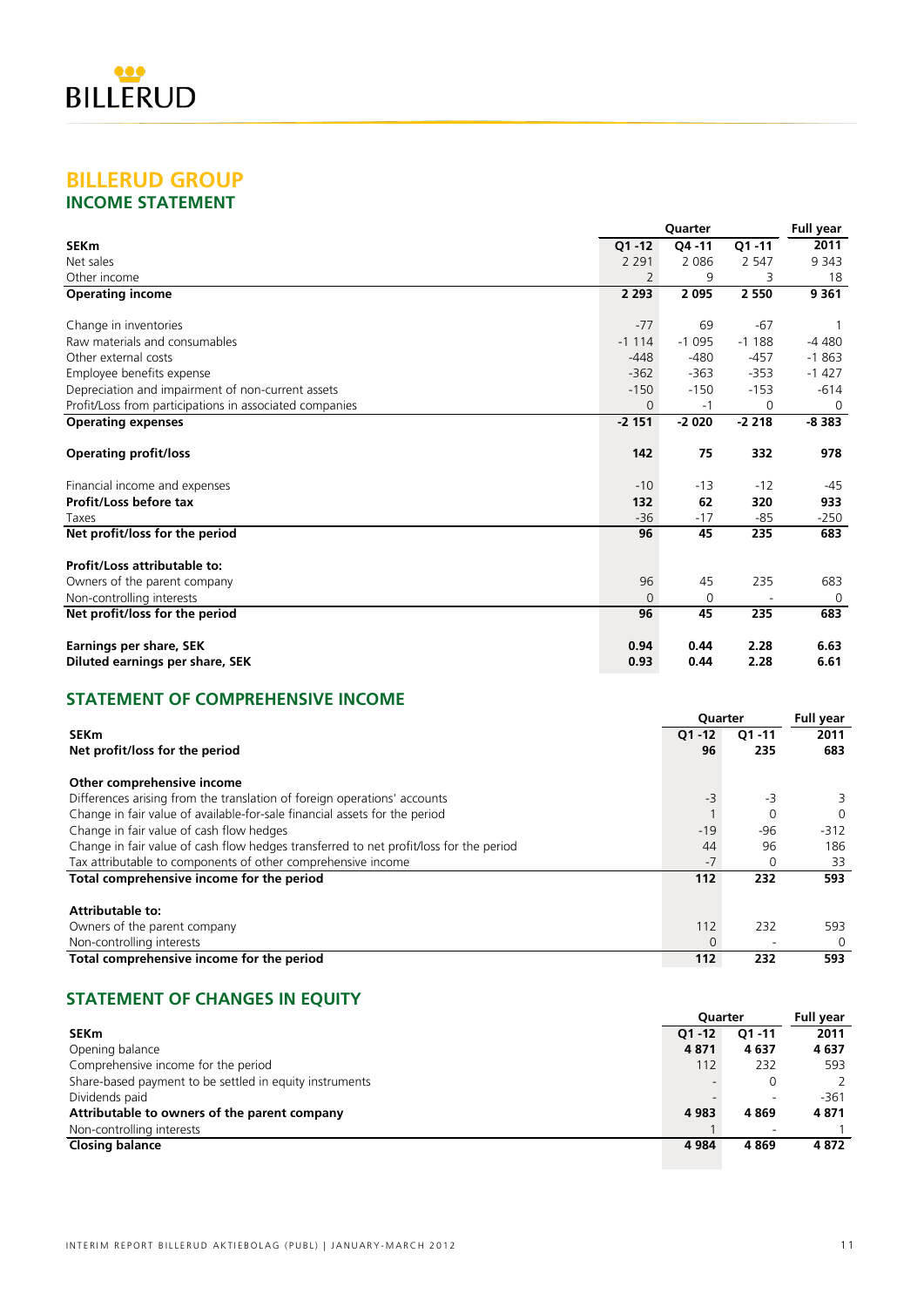

### **BALANCE SHEET**

|                                                                   | 31 Mar  | 31 Dec   |
|-------------------------------------------------------------------|---------|----------|
| <b>SEKm</b>                                                       | 2012    | 2011     |
| Non-current assets                                                | 5 5 1 2 | 5 5 0 8  |
| Inventories                                                       | 1 0 6 6 | 1 1 3 5  |
| Accounts receivable                                               | 1414    | 1 3 9 1  |
| Other current assets                                              | 301     | 372      |
| Cash and cash equivalents                                         | 877     | 929      |
| <b>Total assets</b>                                               | 9 1 7 0 | 9 3 3 5  |
| Shareholders' equity attributable to owners of the parent company | 4 9 8 3 | 4871     |
| Non-controlling interests                                         |         |          |
| Shareholders' equity                                              | 4 9 8 4 | 4872     |
|                                                                   |         |          |
| Interest-bearing liabilities                                      | 504     | 819      |
| Provisions for pensions                                           | 223     | 219      |
| Other provisions                                                  | 37      | 36       |
| Deferred tax liabilities                                          | 1 4 7 0 | 1467     |
| <b>Total non-current liabilities</b>                              | 2 2 3 4 | 2 541    |
| Interest-bearing liabilities                                      | 300     | $\Omega$ |
| Accounts payables                                                 | 1056    | 1 2 2 7  |
| Other liabilities and provisions                                  | 596     | 695      |
| <b>Total current liabilities</b>                                  | 1952    | 1922     |
| <b>Total equity and liabilities</b>                               | 9 1 7 0 | 9 3 3 5  |

### **STATEMENT OF CASH FLOW**

|                                                        |           | Quarter |           | <b>Full year</b> |
|--------------------------------------------------------|-----------|---------|-----------|------------------|
| <b>SEKm</b>                                            | $Q1 - 12$ | Q4 - 11 | $Q1 - 11$ | 2011             |
| Operating surplus, etc.*                               | 298       | 238     | 481       | 1 604            |
| Change in working capital, etc.                        | 22        | 48      | $-301$    | $-113$           |
| Net financial items, taxes, etc.                       | $-202$    | -12     | $-181$    | $-219$           |
| Cash flow from operating activities                    | 118       | 274     | $-1$      | 1 272            |
| Investments in property, plant and equipment           | $-165$    | $-179$  | -83       | $-512$           |
| Acquisition of financial assets                        |           |         |           | -81              |
| Disposal of property, plant and equipment              | 10        |         |           | 2                |
| Cash flow from investing activities                    | $-155$    | $-178$  | -82       | -591             |
| Change in interest-bearing liabilities                 | $-14$     | 6       | -5        | $-132$           |
| Dividend                                               |           |         |           | -361             |
| Cash flow from financing activities                    | $-14$     | 6       | -5        | -493             |
| Total cash flow (=change in cash and cash equivalents) | $-51$     | 102     | -88       | 188              |
| Cash and cash equivalents at start of period           | 929       | 829     | 740       | 740              |
| Translation differences in cash and cash equivalents   | -1        | -2      | -2        |                  |
| Cash and cash equivalents at the end of the period     | 877       | 929     | 650       | 929              |

\*The amount for the period January - March 2012 includes operating profit of SEK 142 million, reversed depreciation SEK 150 million, increase in pension liabilities SEK 3 million, net of produced and sold electricity certificates and sold emission rights SEK 2 million and capital gain SEK 1 million. The amount for the period January - March 2011 includes operating profit of SEK 332 million, reversed depreciation SEK 153 million, increase in pension liabilities SEK 1 million, net of produced and sold electricity certificates and sold emission rights SEK -5 million.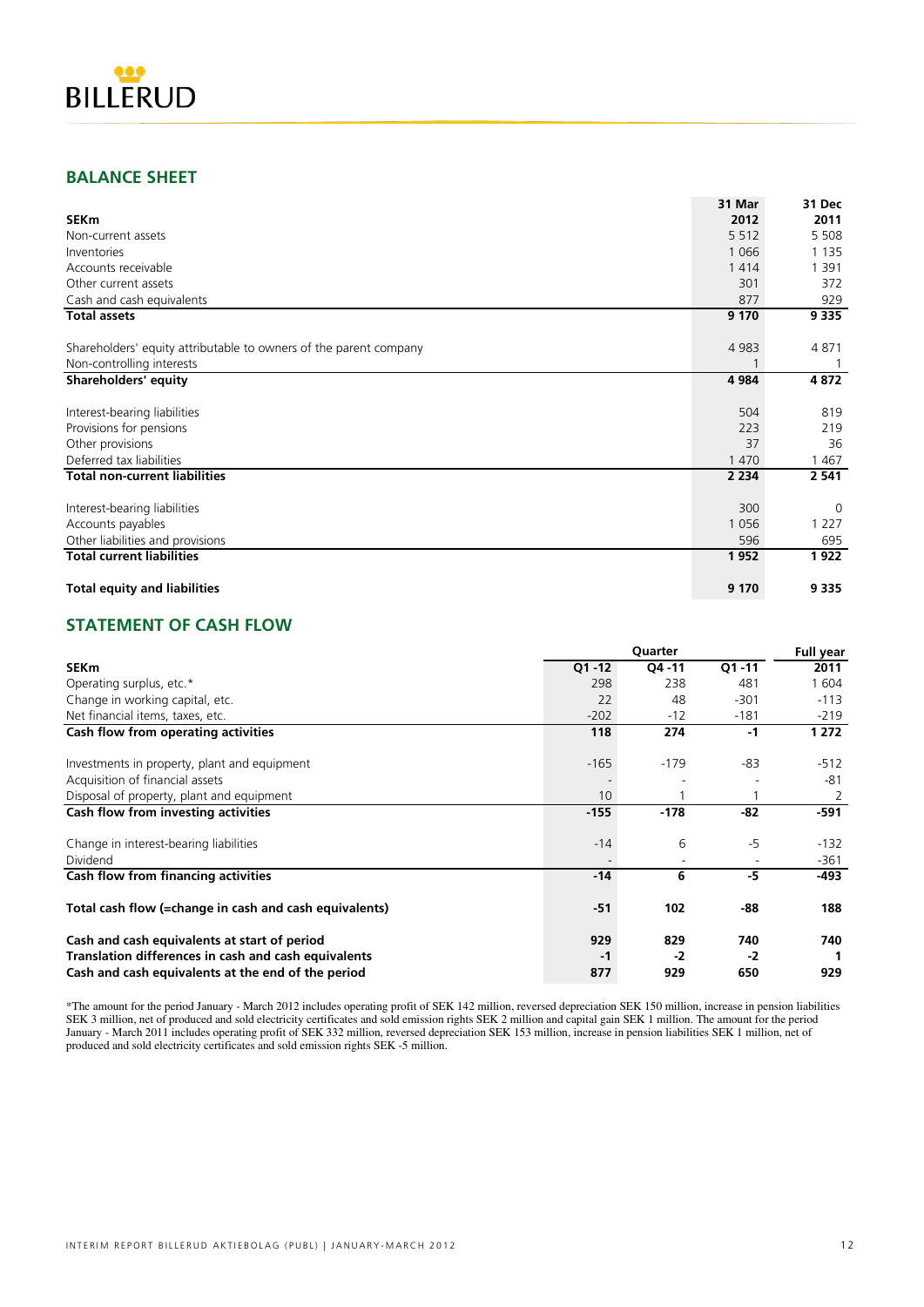

### **KEY FIGURES**

|                                                     |                |                |           |        |         | Jan-Mar |         | <b>Full year</b> |
|-----------------------------------------------------|----------------|----------------|-----------|--------|---------|---------|---------|------------------|
|                                                     |                |                |           |        |         | 2012    | 2011    | 2011             |
| <b>Margins</b>                                      |                |                |           |        |         |         |         |                  |
| Gross margin, %                                     |                |                |           |        |         | 13      | 19      | 17               |
| Operating margin, %                                 |                |                |           |        |         | 6       | 13      | 10               |
| Return (rolling 12 months)                          |                |                |           |        |         |         |         |                  |
| Return on capital employed, %                       |                |                |           |        |         | 16      | 23      | 20               |
| Return on total capital, %                          |                |                |           |        |         | 9       | 13      | 11               |
| Return on equity, %                                 |                |                |           |        |         | 11      | 18      | 14               |
| Return on equity after dilution, %                  |                |                |           |        |         | 11      | 18      | 14               |
| Capital structure at end of period                  |                |                |           |        |         |         |         |                  |
| Capital employed, SEKm                              |                |                |           |        |         | 4 7 9 3 | 5 1 1 3 | 4639             |
| Equity, SEKm                                        |                |                |           |        |         | 4 9 8 4 | 4869    | 4872             |
| Interest-bearing net debt, SEKm                     |                |                |           |        |         | $-191$  | 244     | $-233$           |
| Net debt/equity ratio, multiple                     |                |                |           |        |         | $-0.04$ | 0.05    | $-0.05$          |
| Net debt/equity ratio after dilution, multiple      |                |                |           |        |         | $-0.04$ | 0.05    | $-0.05$          |
| Equity ratio, %                                     |                |                |           |        |         | 54      | 52      | 52               |
| Equity ratio after dilution, %                      |                |                |           |        |         | 54      | 52      | 52               |
| Key figures per share                               |                |                |           |        |         |         |         |                  |
| Earnings per share, SEK                             |                |                |           |        |         | 0.94    | 2.28    | 6.63             |
| Average number of shares, thousands                 |                |                |           |        |         | 103 114 | 103 114 | 103 114          |
| Earnings per share after dilution, SEK              |                |                |           |        |         | 0.93    | 2.28    | 6.61             |
| Average number of shares after dilution, thousands  |                |                |           |        |         | 103 406 | 103 306 | 103 406          |
| Cash flow from operating activities per share, SEK  |                |                |           |        |         | 1.14    | $-0.01$ | 12.33            |
| Operating cash flow per share, SEK                  |                |                |           |        |         | $-0.36$ | $-0.80$ | 7.39             |
| Equity per share, SEK                               |                |                |           |        |         | 48.33   | 47.22   | 47.24            |
| Number of share at the end of the period, thousands |                |                |           |        |         | 103 114 | 103 114 | 103 114          |
| Equity per share after dilution, SEK                |                |                |           |        |         | 48.19   | 47.13   | 47.11            |
| Number of share at the end of the period, thousands |                |                |           |        |         | 103 406 | 103 306 | 103 406          |
| Other key figures                                   |                |                |           |        |         |         |         |                  |
| Gross investments, SEKm                             |                |                |           |        |         | 165     | 83      | 512              |
| Average number of employees                         |                |                |           |        |         | 2 2 3 3 | 2 2 0 2 | 2 2 7 7          |
| <b>QUARTERLY KEY FIGURES</b>                        |                |                |           |        |         |         |         |                  |
|                                                     | $Q1 - 12$      | Q4 - 11        | $Q3 - 11$ | Q2 -11 | Q1-11   | Q4 -10  | Q3 -10  | $Q2 - 10$        |
| Earnings per share, SEK                             | 0.94           | 0.44           | 2.03      | 1.88   | 2.28    | 2.19    | 1.84    | 1.30             |
| Cash flow from operating activities                 |                |                |           |        |         |         |         |                  |
| per share, SEK                                      | 1.14           | 2.66           | 5.15      | 4.54   | $-0.01$ | 4.49    | 4.49    | 2.01             |
| Return on capital employed, %                       | 3              | $\overline{2}$ | 6         | 6      | 7       | 7       | 6       | 4                |
| Return on equity, %                                 | $\overline{2}$ | $\mathbf{1}$   | 4         | 4      | 5       | 5       | 4       | 3                |
| Equity per share, SEK                               | 48.33          | 47.24          | 46.53     | 45.02  | 47.22   | 44.97   | 42.72   | 40.24            |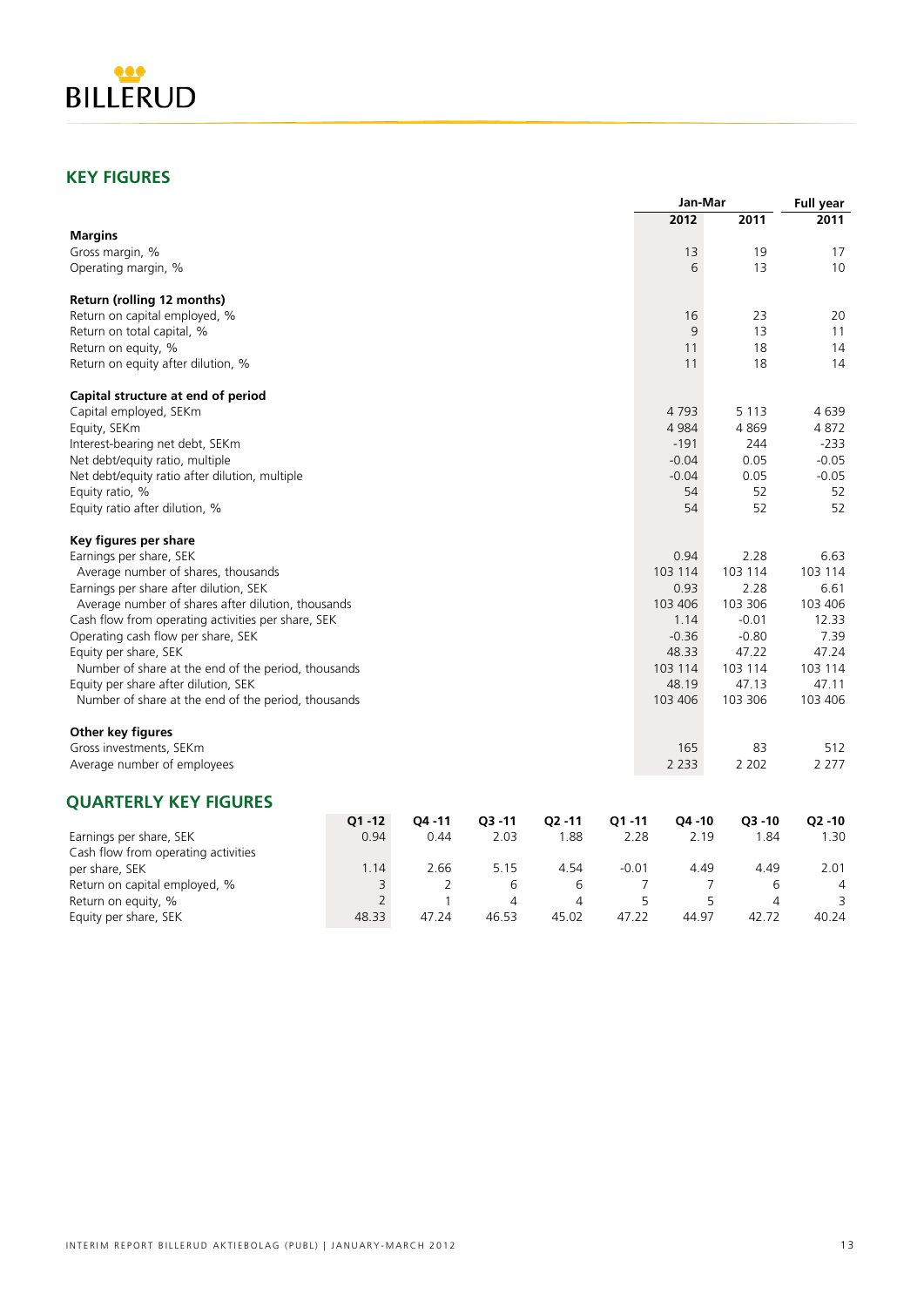

### **PARENT COMPANY SUMMARISED INCOME STATEMENT**

|                                                 | <b>Ouarter</b> |                          | Full year |
|-------------------------------------------------|----------------|--------------------------|-----------|
| <b>SEKm</b>                                     | $Q1 - 12$      | Q1 -11                   | 2011      |
| Operating income                                | 968            | 1 1 2 2                  | 4 1 8 5   |
| Operating expenses                              | $-900$         | $-930$                   | -3 656    |
| <b>Operating profit/loss</b>                    | 68             | 192                      | 529       |
| Financial income and expenses                   | $-2$           | -3                       | 1 0 5 1   |
| Profit/Loss after financial income and expenses | 66             | 189                      | 1580      |
| Appropriations                                  |                | $\overline{\phantom{a}}$ | $-2212$   |
| Profit/loss before tax                          | 66             | 189                      | -632      |
| Taxes                                           | $-17$          | -50                      | 168       |
| Net profit/loss for the period                  | 49             | 139                      | -464      |

### **SUMMARISED BALANCE SHEET**

|                                     | 31 Mar  | 31 Mar  | 31 Dec  |
|-------------------------------------|---------|---------|---------|
| <b>SEKm</b>                         | 2012    | 2011    | 2011    |
| Non-current assets                  | 4 1 5 4 | 4 1 1 2 | 4 1 9 8 |
| Current assets                      | 3438    | 2 9 0 7 | 3 9 3 1 |
| <b>Total assets</b>                 | 7 5 9 2 | 7019    | 8 1 2 9 |
|                                     |         |         |         |
| Shareholders' equity                | 3 1 3 9 | 4 0 5 4 | 3 0 9 0 |
| Untaxed reserves                    | 2 2 1 2 |         | 2 2 1 2 |
| Provisions                          | 547     | 872     | 543     |
| Interest-bearing liabilities        | 1 0 2 1 | 1 230   | 409     |
| Other liabilities                   | 673     | 863     | 875     |
| <b>Total equity and liabilities</b> | 7 5 9 2 | 7019    | 8 1 2 9 |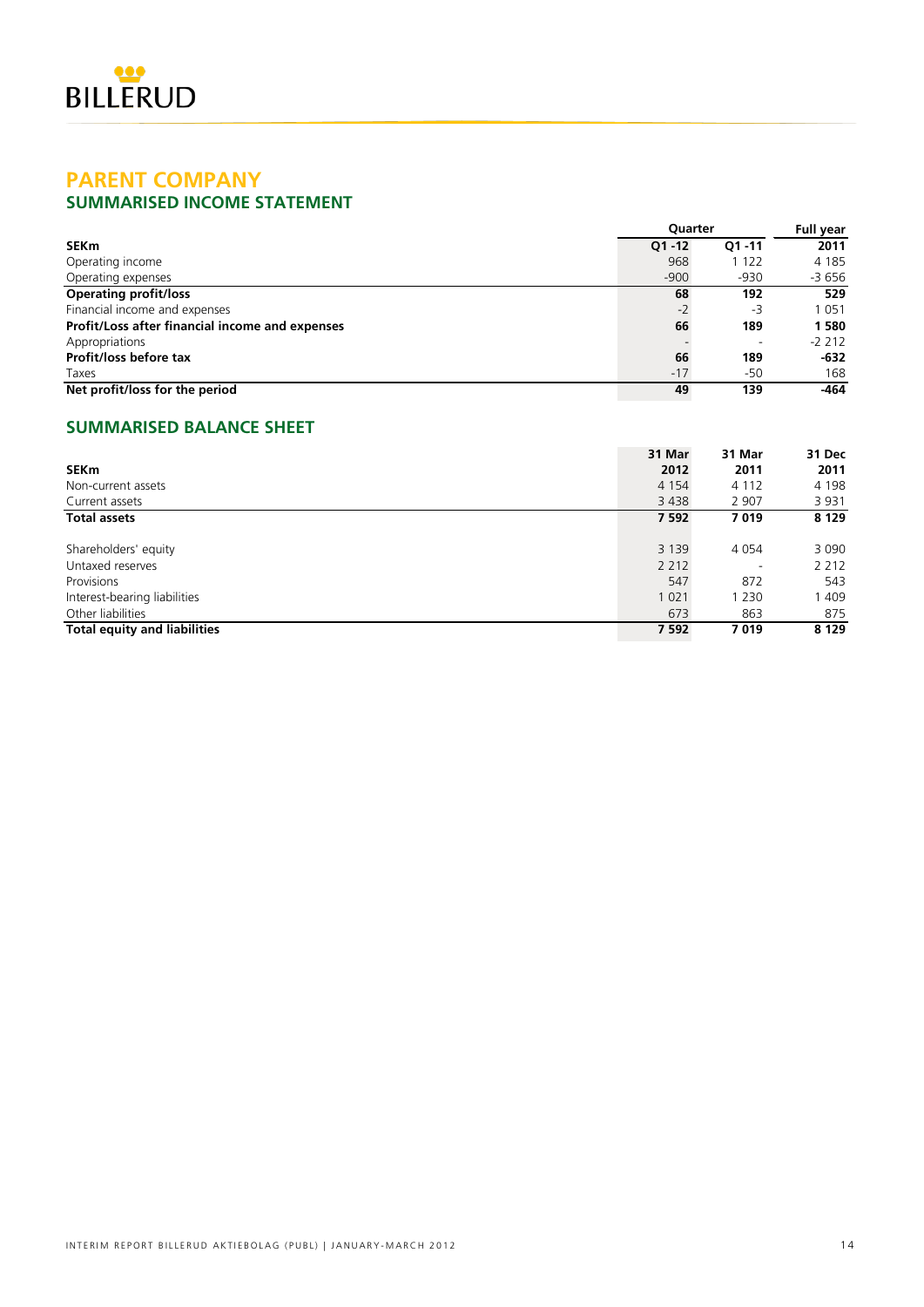

### **BUSINESS AREAS**

The Group's operations are governed and reported per Billerud's three business areas - Packaging & Speciality Paper, Packaging Boards and Market Pulp. Non-current assets and capital investments cannot be broken down by business area since the business areas are highly integrated in terms of production.

Other business comprises group-wide functions such as corporate headquarters, wood supplies and the sales organisations. Other business also reports profit shares in the associated company ScandFibre Logistics AB, as well as the subsidiaries Tenova Bioplastics AB, Nine TPP AB and Billerud Inc. Other business also includes results from hedging of the Group's net currency flows, the result of pulp price hedges and group eliminations.

The results of the business areas are reported excluding the effects of currency hedging and excluding the effect on profit/loss of revaluation of trade receivables in foreign currency and currency effects in connection with payments. These effects are reported separately on the line Currency hedging, etc. The part of currency exposure relating to changes in invoicing rates is included in the business area's profit or loss.

### **NET SALES**

### **QUARTERLY PER BUSINESS AREA AND FOR THE GROUP**

| <b>SEKm</b>                  | $O1 - 12$ | 04 - 11 | 03 - 11 | $O2 - 11$ | $O1 - 11$ | O4 - 10 | $O3 - 10$ | $O2 - 10$ |
|------------------------------|-----------|---------|---------|-----------|-----------|---------|-----------|-----------|
| Packaging & Speciality Paper | 091       | 941     | 056     | 079       | 217       | l 020   | 085       | ' 009     |
| Packaging Boards             | 663       | 644     | 696     | 704       | 728       | 648     | 649       | 518       |
| Market Pulp                  | 436       | 416     | 465     | 435       | 436       | 450     | 452       | 445       |
| Currency hedging, etc.       | 22        | 16      | 46      | 90        | 78        | 54      | $-17$     | 52        |
| Other and eliminations       | 79        | 69      | 64      | 75        | 88        | 107     | 82        | 84        |
| <b>Total Group</b>           | 2 2 9 1   | 2 086   | 2 327   | 2 3 8 3   | 2 547     | 2 279   | 2 251     | 2 108     |

### **OPERATING PROFIT/LOSS QUARTERLY PER BUSINESS AREA AND FOR THE GROUP**

| <b>SEKm</b>                  | $O1 - 12$ | 04 - 11 | $O3 - 11$ | $02 - 11$ | $O1 - 11$ | O4 - 10 | $Q3 - 10$ | $O2 - 10$ |
|------------------------------|-----------|---------|-----------|-----------|-----------|---------|-----------|-----------|
| Packaging & Speciality Paper | 100       | 65      | 143       | 102       | 140       | 131     | 106       | 84        |
| Packaging Boards             | 56        | 60      | 19        | 94        | 97        | 122     | 107       | $-14$     |
| Market Pulp                  | $-16$     | $-24$   | 30        | 20        | 38        | 53      | 92        | 100       |
| Currency hedging, etc.       | 22        | 16      | 46        | 90        | 78        | 54      | $-17$     | 52        |
| Other and eliminations       | $-20$     | $-42$   | $-42$     | $-31$     | $-21$     | $-34$   | $-12$     | $-21$     |
| <b>Total Group</b>           | 142       | 75      | 296       | 275       | 332       | 326     | 276       | 201       |

### **OPERATING MARGIN**

### **QUARTERLY PER BUSINESS AREA AND FOR THE GROUP**

| %                            | $O1 - 12$ | $04 - 11$ | $O3 - 11$ | $Q2 - 11$ | $O1 - 11$ | $Q4 - 10$ | $O3 - 10$ | $Q2 - 10$ |
|------------------------------|-----------|-----------|-----------|-----------|-----------|-----------|-----------|-----------|
| Packaging & Speciality Paper | a         |           | 14        |           |           |           |           | 8         |
| Packaging Boards             |           |           |           |           |           |           | 16        | $-3$      |
| Market Pulp                  | -4        | -h        |           |           |           |           | 20        | 22        |
| Group                        |           |           | 13        | 12        |           | 14        | 12        | 10        |

### **SALES VOLUMES**

**QUARTERLY PER BUSINESS AREA AND FOR THE GROUP**

| ktonnes                      | $O1 - 12$ | $04 - 11$ | $O3 - 11$      | $Q2 - 11$ | $O1 - 11$ | $04 - 10$ | $O3 - 10$ | $O2 - 10$ |
|------------------------------|-----------|-----------|----------------|-----------|-----------|-----------|-----------|-----------|
| Packaging & Speciality Paper | 136       |           | 119            | 126       | 150       | 121       | ' 33      | 132       |
| Packaging Boards             | 128       | ' 15      | 125            | 128       | 136       | 121       | 125       | 106       |
| Market Pulp                  | 96        | 88        | Q <sub>1</sub> | 81        | 83        | 81        | 74        | 71        |
| Total                        | 360       | 315       | 335            | 335       | 369       | 323       | 332       | 309       |